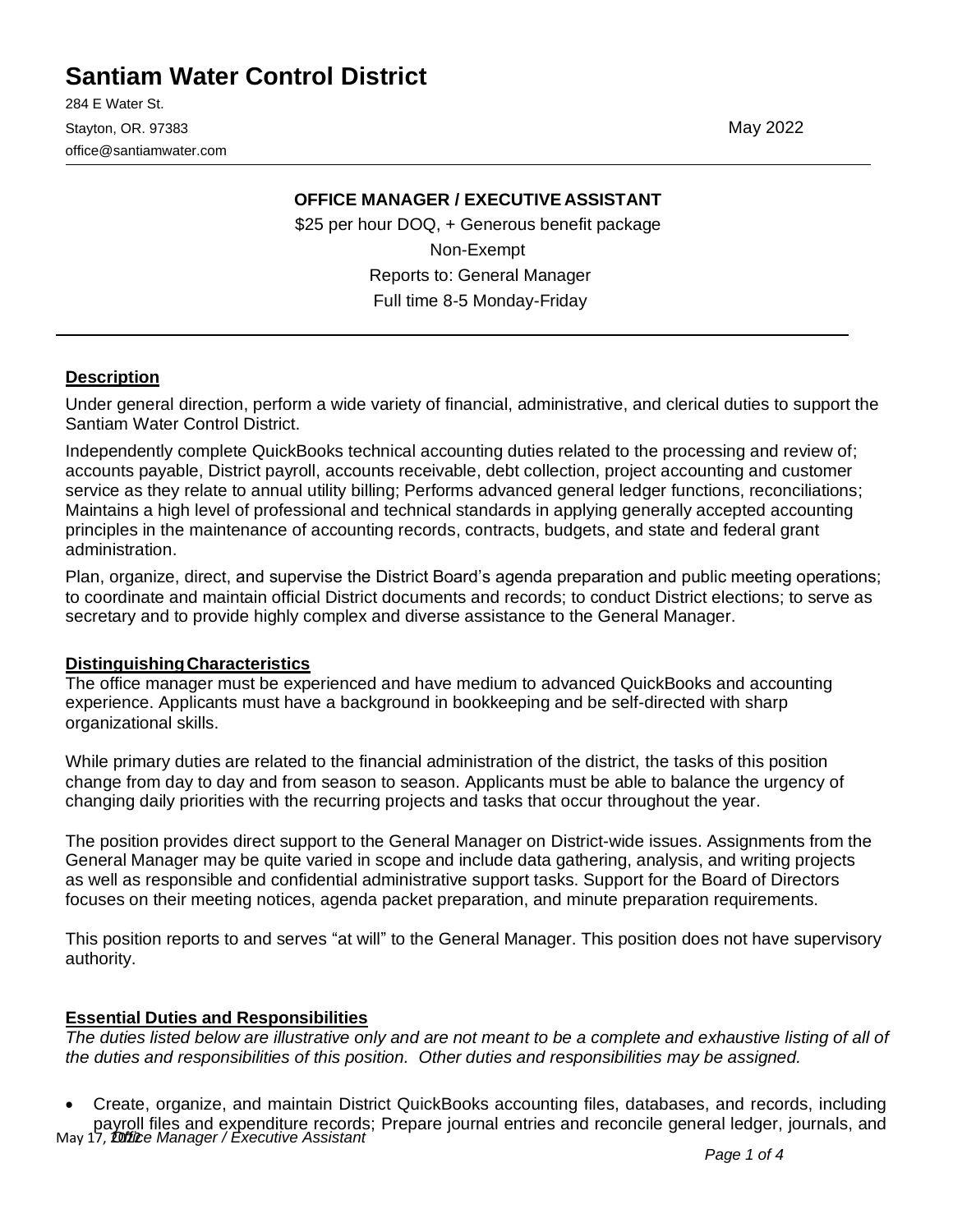bank statements; Audit, review, input, and process customer accounts receivable, project accounting, and accounts payable as they relate to a small utility, process employee timesheets, bank statements; post, verify and balance District accounts; prepare accounts payable for payment processing.

- Manage and oversee the District's external independent audit including preparation of a variety of journal entries; process and coordinate year end reconciliation of journals and ledgers; schedule and assist in annual financial audit process, including working with independent auditor to reconcile budget and general ledger financial statements and resolution of auditor findings.
- Assist customers with utility accounts and the public in person, or by phone answering inquiries related to department records and services; provide information regarding customer account status; process opening and closing of accounts; work with customers on payment arrangements and extensions; update utility billing accounts and water delivery contracts. Assist customers with completion of forms and documents as a small water utility; respond to customer complaints and inquiries.
- Assist in the development and, responsible for preparation and distribution of Board and committee meeting agendas and related materials; prepare public meeting and hearing notices; post agendas and notices in accordance with public meeting law requirements. Attend regular and special District Board meetings, study sessions, and administrative committees; record, prepare, and distribute minutes; maintain files of minutes, resolutions and Board actions.
- Serve as Custodian of Records; oversee development and maintenance of the District's records management program including implementation of Board adopted records retention schedule; ensure timely and accurate response to requests from the public for access to required documents and records.
- Serve as the District's Election Official; conduct and/or coordinate Board elections, both regular and special; act as filing officer for conflict-of-interest statements.
- Provides confidential secretarial and administrative assistance to the General Manager; transcribes, composes, and types a variety of confidential correspondence and reports; Reviews letters, reports, records, and other items for accuracy, completeness, and compliance with established standards; uses a personal computer to perform word processing, spreadsheet, database, e-mail, and Office365 and other specialized functions.
- Builds and maintains positive working relationships with co-workers, other employees, the Board, the public and other agencies using principles of good customer service.
- Performs other related work as required.

# **Qualifications**

To perform this job successfully, an individual must be able to perform each essential duty satisfactorily. The requirements listed below are representative of the knowledge, skill, and/or ability required. Reasonable accommodations may be made to enable individuals with disabilities to perform the essential functions.

## Knowledge of:

- Principles and practices of office management at an executive level in a special district.
- Modern principles and practices of general and governmental accounting, funds accounting, auditing, budgeting, cash management, payroll, utility billing practices

May 17, **20ffic**e Manager / Executive Assistant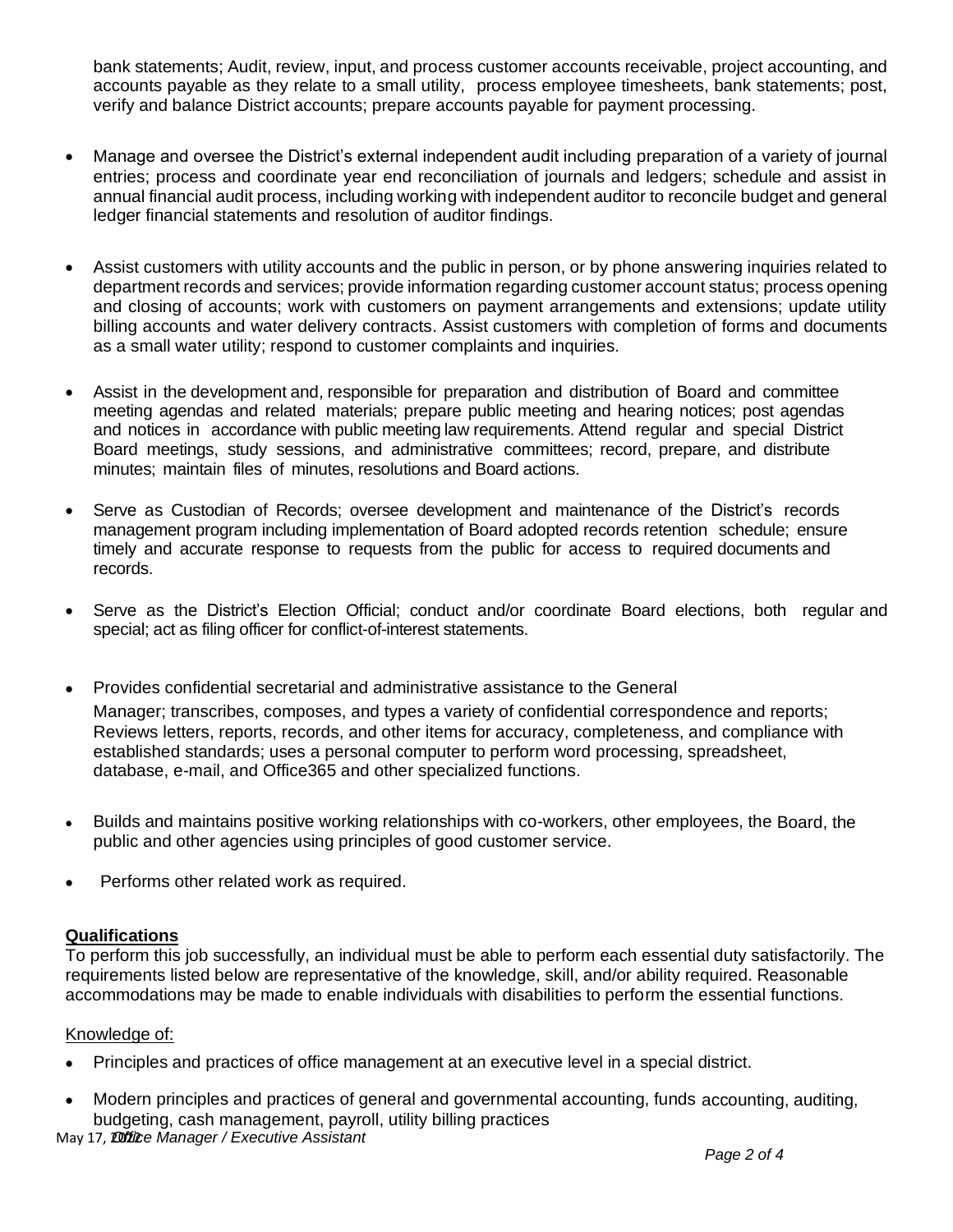- Pertinent local, State and Federal rules, regulations, and laws
- Procedures, precedents, and requirements related to the conduct and records maintenance for Board of Directors' meetings.
- Principles of budget development and expenditure control, including capital improvement budgets
- Modern office methods, procedures and equipment including computers and industry-related software.
- Business correspondence writing and formatting.
- Basic mathematical computations, accounting and record keeping.
- Correct English usage, grammar, and punctuation.
- Experience with water rights, GIS mapping and other farm-related activities would be helpful.
- Personal attributes of friendliness and trustworthiness.
- Ability to work both autonomously or in a team environment.

# Ability to:

- Interpret and apply District rules, laws, and policies. Take responsibility and use good judgment in applying and exercising District authorities.
- Attend Board of Directors meetings; prepare and coordinate related documents.
- Analyze problems, identify alternative solutions, project consequences of proposed actions and implement recommendations approved by the General Manager in support of goals.
- Exemplify excellent public relations skills, including dealing effectively with the public, elected officials, and District staff, both in person and over the telephone.
- Effectively communicate and work comfortably in a small team-oriented, collaborative management environment.
- Compose correspondence independently.
- Deal positively with confrontation and controversial issues. Build trust and respect
- Perform difficult and complex office assistance, record keeping, and administrative detail work with speed and accuracy.
- Compile information, organize results and prepare reports.
- Assist District management with Board agenda preparation and Board recordkeeping and administrative functions.
- Take notes or dictation at meetings and transcribe accurately.
- Efficiently use computers, applicable software, 10 key and other office equipment in the performance of office and administrative support assignments. Type at a rate of no less than 50 words per minute.
- Deal tactfully and courteously with others in answering questions, disseminating information, and providing assistance with District policies and operations.
- Communicate clearly and concisely, both orally and in writing.